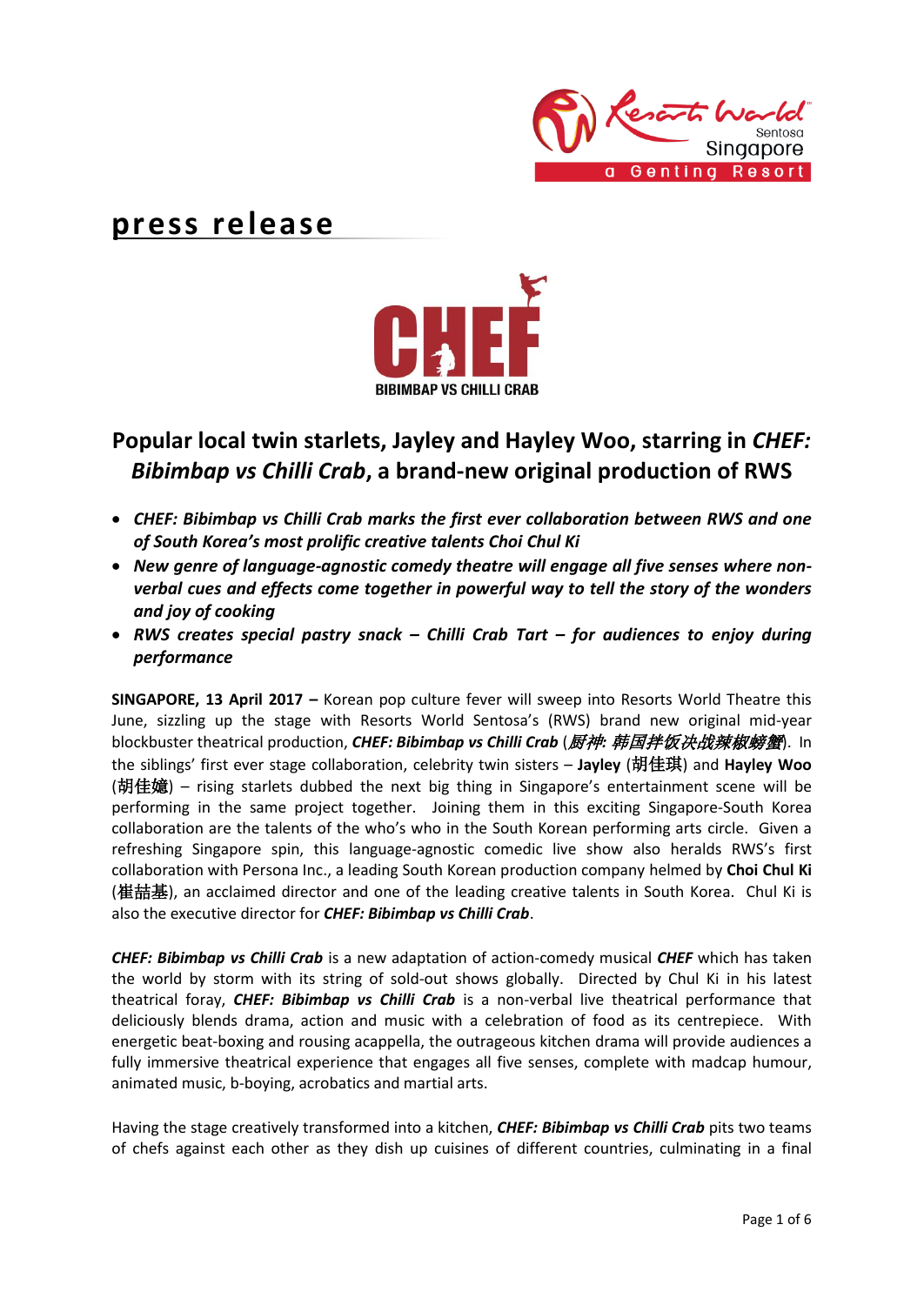showdown between the rival head chefs who will compete in a cook-off to unveil the pride of their respective signature dishes: *Chilli Crab* and *Bibimbap*!

"*Hallyu* or the Korean cultural wave has gained much popularity and following globally including Singapore and around Southeast Asia. Besides, Singapore is well-known for its diverse food culture and world-renowned delicacies. By combining these two powerful ingredients in this world-class production, we have a very compelling and unprecedented theatrical showcase that will be part of the audience's memorable experience at Asia's premium lifestyle destination resort.

"Introducing top quality, world-class and new-to-market show concepts in Singapore has always been our entertainment strategy. RWS will once again transform a box-office hit into a brand-new comedic theatrical production with a distinct Singaporean flavour that will bring much laughter to everyone in the family. Being a unique non-verbal performance free of any language barrier, this will be a most extraordinary production that can appeal to all audiences from anywhere. We invite everyone to join us for this theatrical experience that promises to surprise, tease and titillate all senses, and make them very hungry at the same time," said Mr Khoo Shao Tze, Vice President for Entertainment, RWS (圣淘沙名胜世界娱乐统筹副总裁, 邱韶智).

### *Mr Choi Chul Ki, the pioneer of "eat-ertainment"*

Hailed as the pioneer of "eat-ertainment" and language-agnostic live show concepts, Chul Ki is the original creator of the first non-verbal top-rated musical, *NANTA*, from South Korea. Always at the forefront of cutting-edge and experimental theatrical styles, Chul-Ki has gone on to craft and produce other critically acclaimed show extravaganzas including *BEAT*, *JUMP* and *CHEF*. With *CHEF*, apart from incorporating the indigenous Korean food culture into a live show, Chul Ki also aims to demonstrate the spirit of mixing and harmony in *Bibimbap*, the national Korean dish, through "eatertainment".

Since its first show in 2009, *CHEF*, regarded as the most delicious performance in the world, has played to audiences across the world including Indonesia, South Korea and Scotland. *The Evening News*, UK, described the live show as "A blend of anarchic comedy and visual delight!" while *Metro*, UK, raved, "A delicious confection!"

#### *Audiences invited on stage to interact with the talented cast*

Not only will the audience have the chance to go on-stage to interact with the amazing cast and be part of the unfolding story, they will also be actively engaged in deciding the winner between the *Red Chef* and the *Green Chef* in their final culinary battle, adding more spice and spontaneity to the live theatrics.

Jayley and her twin celebrity starlet sister, Hayley Woo, will take turns to perform the role of the adorable and effervescent *Cutie Chef* – a soprano with multiple characters, during the show run. "It's really an honour to be able to work with top notch performers as well as a director from South Korea. I'm psyched to begin training with them and to absorb everything I can within the upcoming month! I can't wait to share what I've learnt and I know I'll definitely enjoy every moment of it", said Jayley, a popular Mediacorp performing artist, on her involvement in *CHEF: Bibimbap vs Chilli Crab*.

Sharing the excitement of her sister and soon-to-be co-star, Hayley stated: "It's really a dream come true for us sisters, to be able to be part of a theatrical production like this. We have been dreaming about wanting to train in Korea even before the KPOP wave hit Singapore. Knowing how high the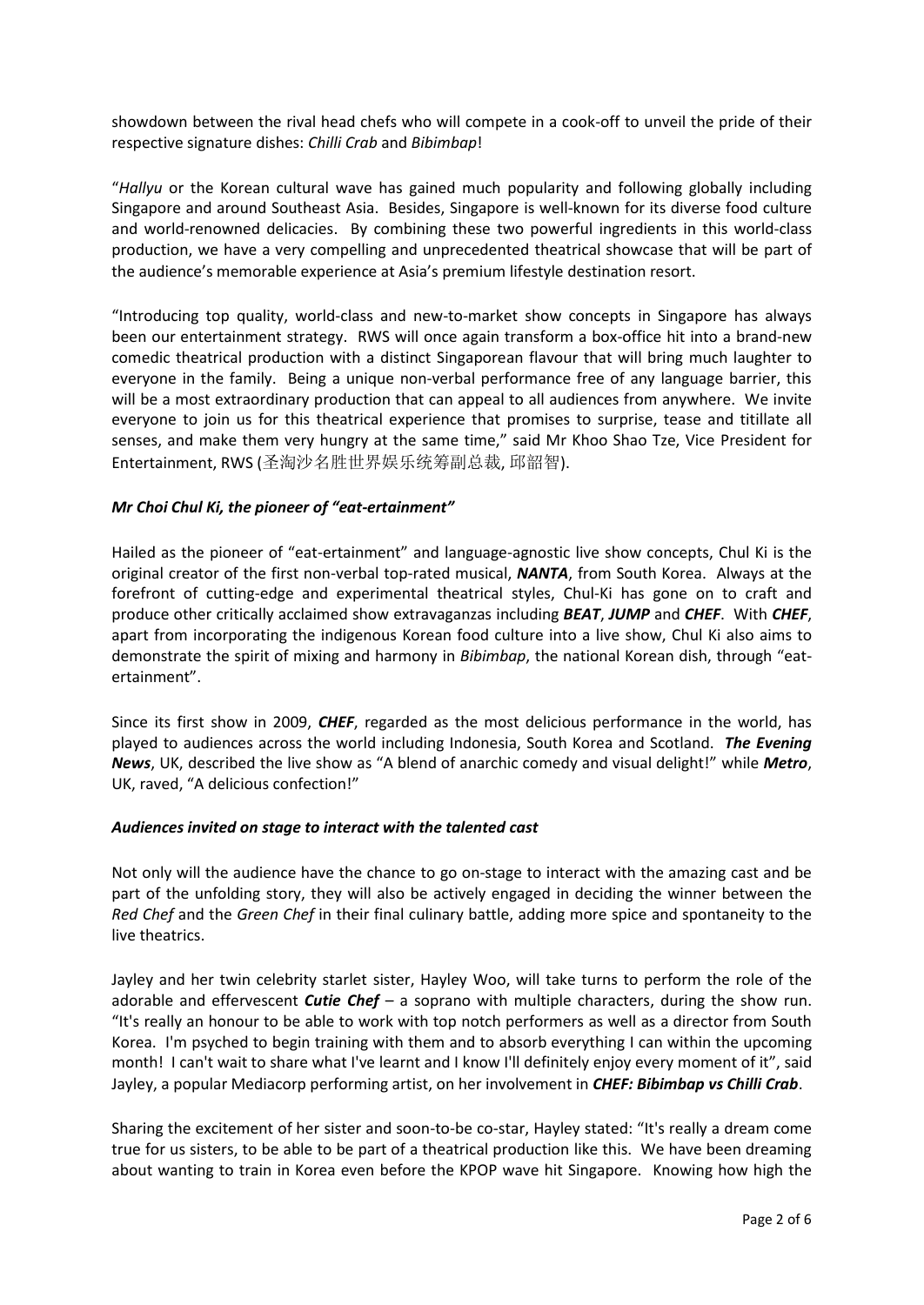standards are for one to make it in the Korean entertainment industry, I'm really looking forward to the training there. This is such an amazing chance for the both of us, I'm truly honoured and blessed."

Joining the colourful cast are other equally outrageous, hyperbolic and madcap chef personalities such as the pugilistic *Green Chef* played by Woo Young Wook (禹泳旭), the curvaceous *Sexy Chef* played by Ko Eun Hee (高恩熙), and hunky *Iron Chef* played by Lee Sung Min (李聖敏).

*CHEF: Bibimbap vs Chilli Crab* is set to bowl Singapore over, only at Resorts World Theatre (名胜世 界剧场) from Saturday, 10 June 2017 to Saturday, 22 July 2017 for a total of 32 shows. Tickets are now on sale.

#### *Savour chilli crab tarts during the performance!*

Lifting the concept of eat-ertainment to a new high, award-winning RWS Executive Pastry Chef Kenny Kong (圣淘沙名胜世界行政糕点主厨江定佳), who is also the President of the Singapore Pastry Alliance (新加坡烘焙联盟主席), has specially created a new pastry snack for the global premiere of *CHEF: Bibimbap vs Chilli Crab*. In a divine stroke of genius, Chef Kong has created the distinctive *Chilli Crab Tart* – a heavenly delectable tart topped with a succulent Singapore chilli crab filling that will tickle audiences' taste buds further. This mouth-watering pastry can be purchased at Resorts World Theatre's food and beverage counter during the weekends. Guests who purchase the weekend VIP category S\$118 tickets and Category One S\$98 tickets will each receive a complimentary *Chilli Crab Tart* and a can of *Coke*.

**WHAT:** *CHEF: Bibimbap vs Chilli Crab* **(**厨神*:* 韩国拌饭决战辣椒螃蟹**)** [\(http://www.rwsentosa.com/chef\)](http://www.rwsentosa.com/chef) **WHEN: Global premiere on 10 June 2017 (Saturday) and running till 22 July 2017 on selected nights at 8pm and selected weekends' matinees at 2pm DURATION:** 75 minutes (no intermission) **WHERE:** Resorts World Theatre, Resorts World Sentosa **TICKETS:** Tickets are priced at S\$38, S\$48, S\$78 and S\$98. Prices exclude SISTIC booking fees and handling charges. Tickets can be purchased via: (65) 6348 5555 | [www.sistic.com.sg](http://www.sistic.com.sg/) | Resorts World Theatre Box Office

- Ends -

#### **ABOUT RESORTS WORLD SENTOSA**

Resorts World Sentosa (RWS), Asia's premium lifestyle destination resort, is located on Singapore's resort island of Sentosa. Spanning 49 hectares, RWS is home to four world-class attractions including Universal Studios Singapore, S.E.A. Aquarium, Dolphin Island and Adventure Cove Waterpark. Other attractions include the Asian flagship of a world-renowned destination spa, a casino, six unique hotels and the Resorts World Convention Centre. With the most number of Michelin stars in one destination, RWS offers award-winning dining experiences at renowned celebrity chef restaurants, establishing itself as a key player in Singapore's vibrant and diverse dining scene. The integrated resort also offers world-class entertainment, from original resident productions to concerts and public shows such as the Crane Dance and the Lake of Dreams. RWS has been named "Best Integrated Resort" since 2011 for six consecutive years at the TTG Travel Awards which recognises the best of Asia-Pacific's travel industry.

RWS is wholly owned by Genting Singapore, a company of the Genting Group. For more information, please visi[t www.rwsentosa.com.](http://www.rwsentosa.com/)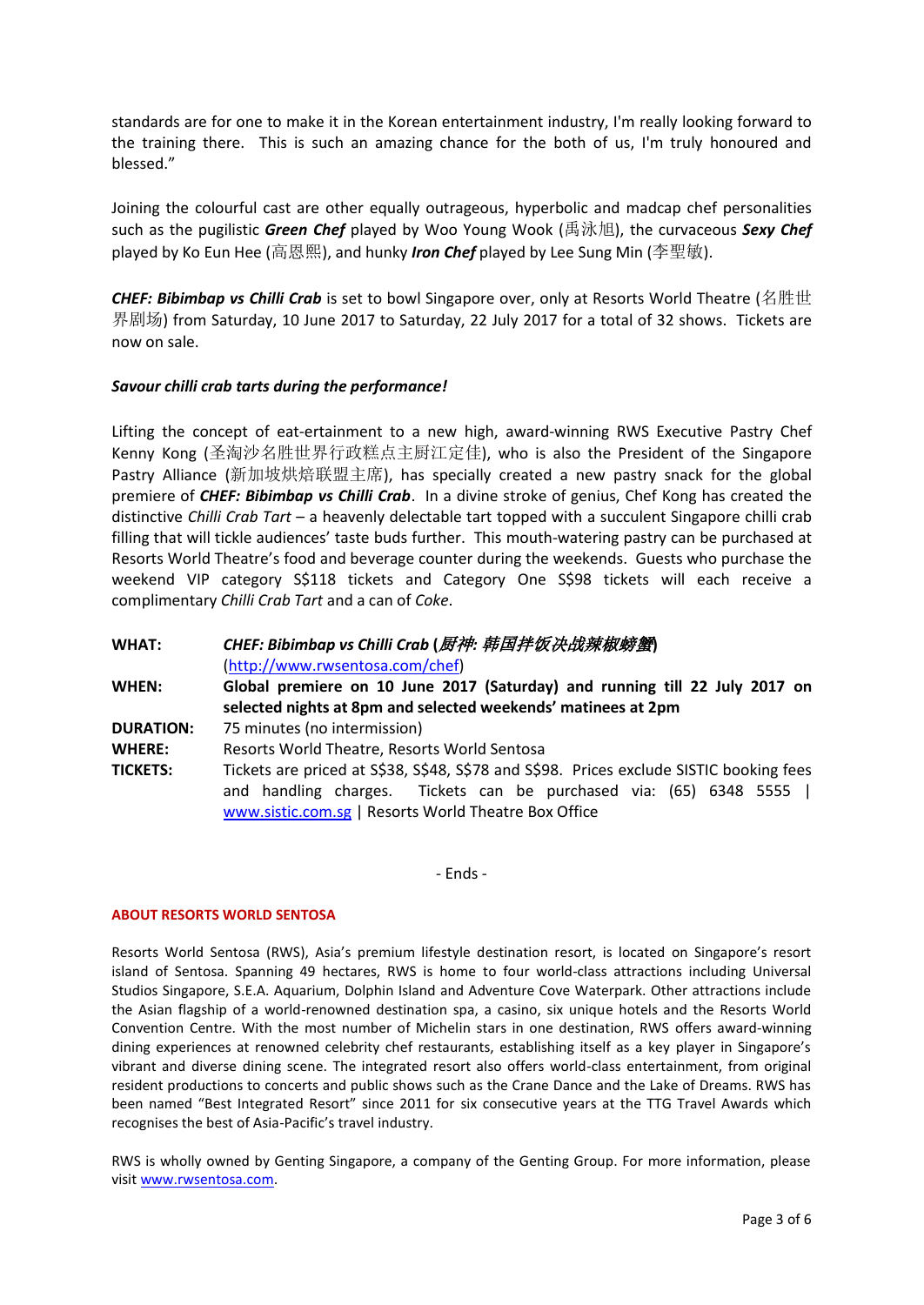## 17/ResortsWorldatSentosa (B o @rwsentosa #RWSChefSG [www.rwsentosablog.com](http://www.rwsentosablog.com/)



#### **MEDIA CONTACTS**

**Resorts World Sentosa** Danny Cham Tel: + 65 6577 9758 Email: [danny.cham@RWSentosa.com](mailto:danny.cham@RWSentosa.com)

#### **EDITORS' NOTES**

- **Ogilvy Public Relations (for Resorts World Sentosa)** Liu Jianle / Desmond Cher Tel: +65 6395 3114 / +65 6213 7701 Email[: jianle.liu@ogilvy.com](mailto:jianle.liu@ogilvy.com) / [desmond.cher@ogilvy.com](mailto:desmond.cher@ogilvy.com)
- 1. Please use the following photo captions for visuals.
- *2.* High resolution photos can be downloaded from link: [https://app.box.com/v/ChefSG.](https://app.box.com/v/ChefSG)
- 3. All photos, unless indicated, are to be attributed to: *Resorts World Sentosa*
- 4. A video of the performance highlight by the principal cast performed at the media conference can be downloaded from link:<https://app.box.com/s/uhrantf9w6ylmhejohwokil39nhf6pah> for your publication.



*CHEF: Bibimbap vs Chilli Crab (*厨神*:* 韩国拌饭决战辣椒 螃蟹*)*, a Resorts World Sentosa's original and innovative non-verbal theatrical production, will make its global debut at Resorts World Theatre in Singapore on 10 June 2017, Saturday, and run till 22 July 2017, Saturday.



Pioneer of "eat-ertainment", the talented Mr Choi Chul Ki (崔喆基), is the executive director of *CHEF: Bibimbap vs Chilli Crab (*厨神*:* 韩国拌饭决战辣椒螃蟹*)*, a Resorts World Sentosa's original and innovative non-verbal theatrical production that will make its global debut at Resorts World Theatre in Singapore on 10 June 2017, Saturday, and run till 22 July 2017, Saturday. Photo credit: Persona Inc.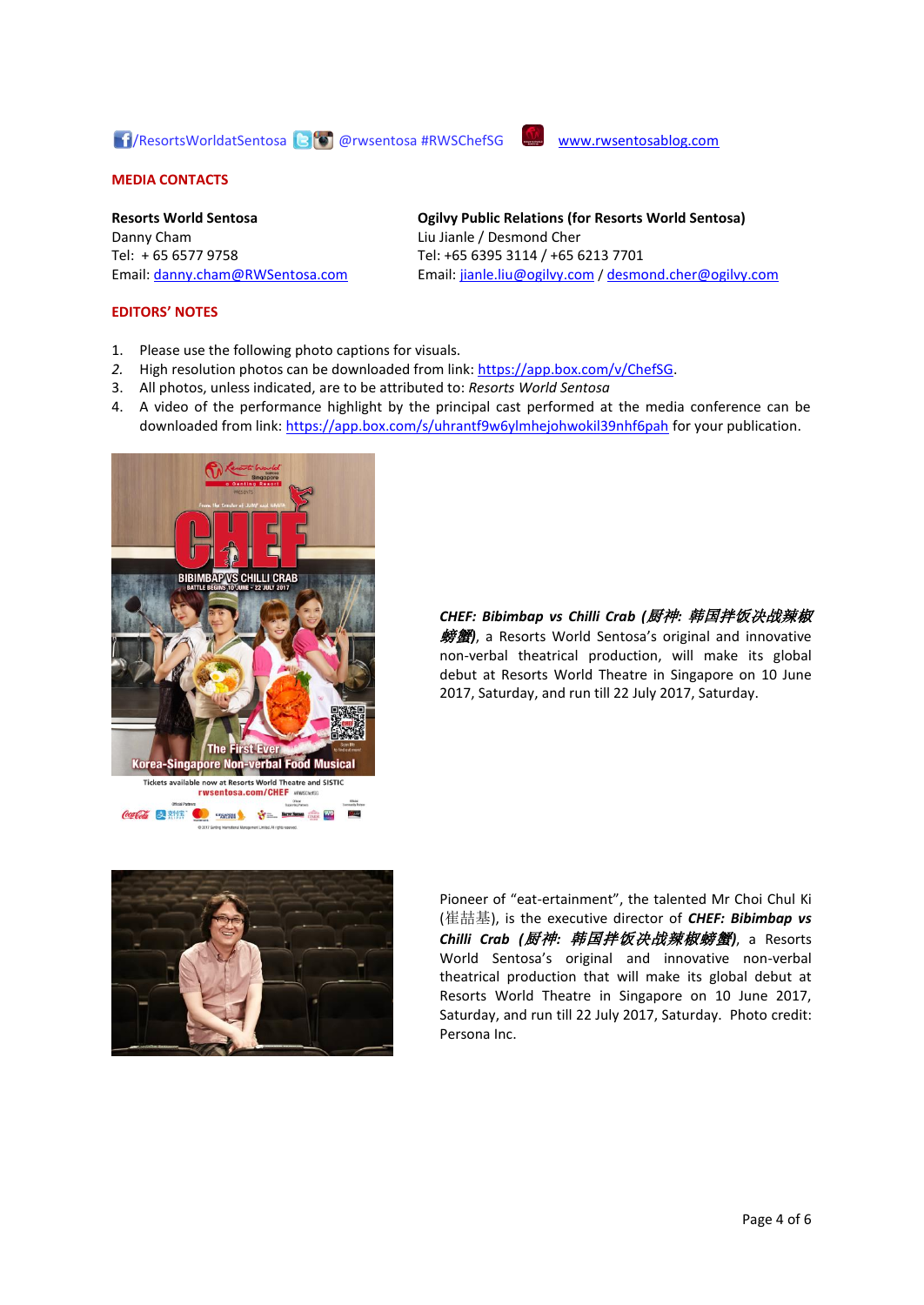

Jayley Woo (胡佳琪), a popular Mediacorp performing artist, plays the *Cutie Chef* in *CHEF: Bibimbap vs Chilli Crab (*厨神*:* 韩国拌饭决战辣椒螃蟹*)*, a comedic non-verbal live theatrical performance that will make its global premiere at Resorts World Sentosa's Resorts World Theatre in Singapore on 10 June 2017, Saturday, and run till 22 July 2017, Saturday.



Hayley Woo (胡佳嬑), a well-followed local Singaporean performing artist, plays the *Cutie Chef* in *CHEF: Bibimbap vs Chilli Crab (*厨神*:* 韩国拌饭决战辣椒螃蟹*)*, a comedic non-verbal live theatrical performance that will make its global premiere at Resorts World Sentosa's Resorts World Theatre in Singapore on 10 June 2017, Saturday, and run till 22 July 2017, Saturday.



From left: *Green Chef* played by Woo Young Wook (禹泳 旭), *Cutie Chef* played by Jayley Woo (胡佳琪), executive director Mr Choi Chul Ki (崔喆基), *Cutie Chef* played by Hayley Woo (胡佳嬑), and *Sexy Chef* played by Ko Yea Ju ( 高恩熙 ), fronted the media conference of *CHEF: Bibimbap vs Chilli Crab (*厨神*:* 韩国拌饭决战辣椒螃蟹*)*, a Resorts World Sentosa's original and innovative nonverbal theatrical production that will make its global debut at Resorts World Theatre in Singapore on 10 June 2017, Saturday, and run till 22 July 2017, Saturday.